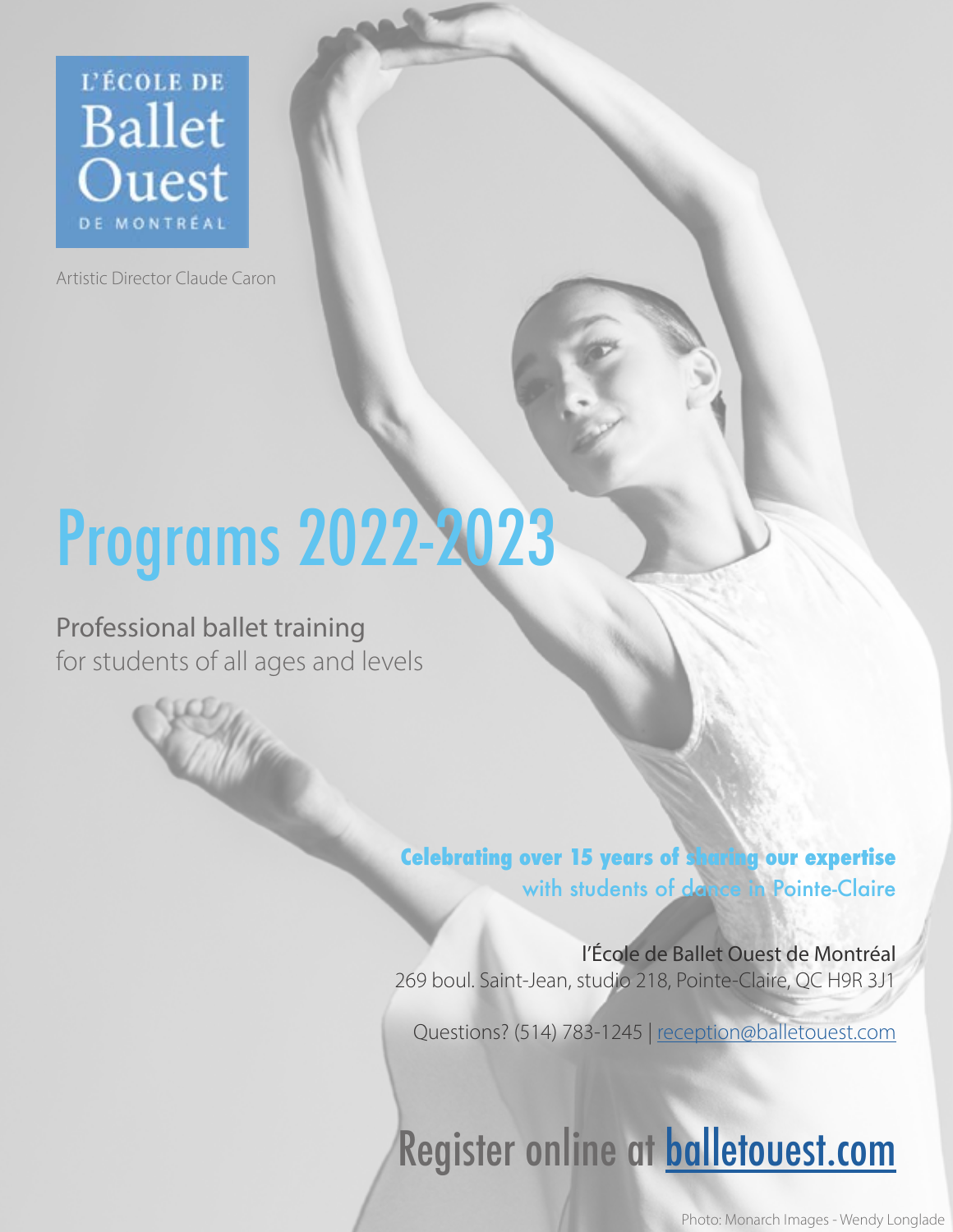#### 3 Large, Beautiful Studios

Our facilities include three well-appointed studios with sprung dance floors, large mirrors, floor-to-ceiling windows for lots of natural daylight, two dressing rooms for students' belongings during class, and a costume workshop on site.

### Highly-Qualified Teaching Staff

Our teachers are all highly-qualified, with the teaching and performance experience necessary to guide young dancers through our pedagogical process and to inspire their development as artists.

#### Classes by Level Placement

Most of our classes are grouped by level, not by age. This allows our teachers to instruct most effectively and the students of each class to progress more closely together. New students 8 years old and up (with few exceptions) must be evaluated before being placed in a program or class.

The school's students are also closely observed while in the studio and have their progress regularly assessed. To ensure that each student is attending the classes best suited to advancing their training, we do not hesitate to adjust a dancer's level at anytime throughout the year.

#### **Evaluations**

The success of our school performances and events rely on the endless talent, energy and support from our parent volunteers. We invite you to get involved!

Every Spring, students 6 years old and up are formally evaluated by their teachers and the school's Artistic Director. A written evaluation with comments is prepared with their level placement for the upcoming year.

#### In-Class Demonstrations

Every Spring, parents are invited to watch their dancer's regular classes. An excellent opportunity to see what they are working on in the studio.

#### End-of-Year Performance

All of our students participate in a spectacular end-of-year performance, a full story ballet, the capstone of their training accomplishments each year.

Classes perform group choreographies together on stage as characters from these stories, alongside select students performing lead roles. These stories are brought to life on stage using rich multimedia projections, enchanting music and colourful costumes. An inspiring event for friends and family! Costumes for the end-of-year performance are provided at no charge by Ballet Ouest, so no need to pay extra for them!

#### Theatre Rehearsals and Performances

May 15 - 21, 2023

#### Other Performance Opportunities

Competition Team Auditions (date TBA)

Nutcracker - Ballet Ouest de Montréal Auditions for children's roles in September 2022 (date TBA)

Enriched and Competition Showcase March 19, 2023

#### Volunteering

#### Awards and Scholarships

Marie St-Amour Scholarship, Guy Mehuys Scholarship and Christine Mastroianni Scholarship – Awarded to the most dedicated and hardest-working dancers.



Welcome to the school. It is our mission to offer aspiring dancers a training of superior quality, while nurturing their artistic development in a positive environment.



#### Claude Caron, Artistic Director

M. Caron has spent over forty years in the professional dance milieu. Trained in Montreal, he started his career at the Cleveland Ballet and then joined Alberta Ballet, where he was a principal dancer from 1982 to 1989, dancing the classical and neoclassical repertoire.

As a guest artist in many international events, he stood out for his exceptional partnering ability as well as his performance in character parts. He was a principal dancer with les Grands Ballets Canadiens de Montréal from 1989 to 1991, working with world class choreographers such as Brian McDonald, Brydon Paige, Lar Lubovitch and David Brinkley. He also performed in Ballet Ouest de Montréal's Nutcracker and Sleeping Beauty.

He taught for seven years at l'École supérieure de danse du Québec. During this period, he obtained a certificate in the teaching of classical dance from France (DE). At the same time he worked as ballet master for le Jeune Ballet du Québec. He was Ballet Ouest's Artistic Director for the 2002 tour to Costa Rica.

In 2010, M. Caron became Artistic Director of Ballet Ouest de Montréal and the School of Ballet Ouest de Montréal. He choreographed a brand-new Nutcracker for Ballet Ouest in December 2013, as well as original productions for the School, namely Oz, Alice, Pan and Maleficent. His latest works are Couples, Pinocchio, Ella and La valse des invalides. In 2018, M. Caron was invited by Cirque du Soleil to choreograph the piece "Daydreaming" for their production Volta.

We are a non-profit organization, run by a volunteer board of directors.

Ballet Ouest de Montréal is a non-profit professional ballet company founded in 1984. Over these 38 years, its ballets have seen by over 300,000 spectators in Quebec, Ontario, and elsewhere. In order to more fully share its mission and professional expertise with the community, the company opened l'École de Ballet Ouest de Montréal in 2006. The school is currently under the direction of Artistic Director Claude Caron, Executive Director Elaina Colbeck and the Board of Directors.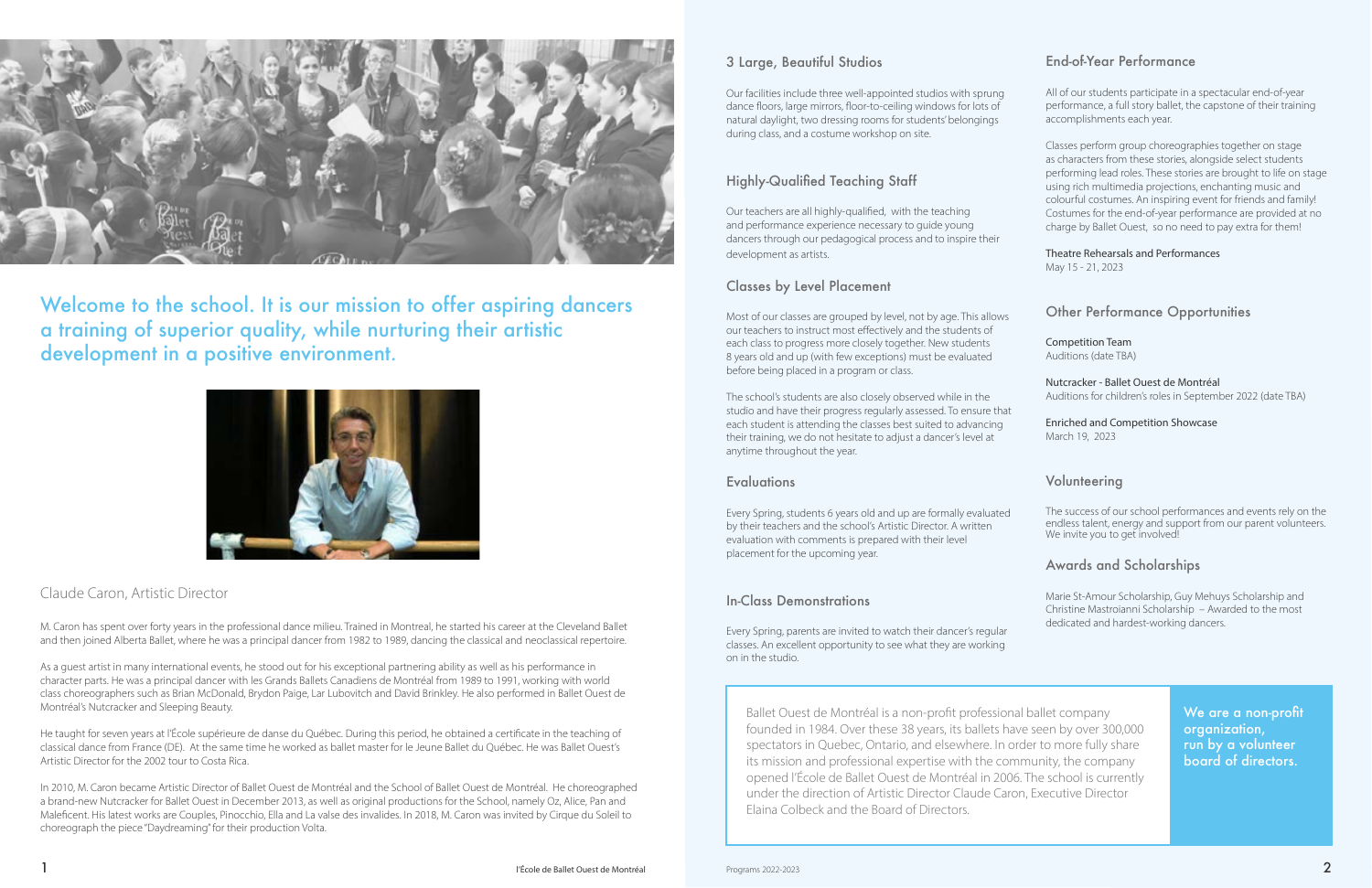| Level                        | Group,         | Monday          | Tuesday         | Wednesday       | Thursday        | <b>Tuition</b> |
|------------------------------|----------------|-----------------|-----------------|-----------------|-----------------|----------------|
|                              | $\overline{A}$ | 4:30 to 5:30 pm |                 | 4:30 to 5:30 pm |                 | \$1,180        |
| Elementary $13$              | B              | 5:30 to 6:30 pm |                 | 5:30 to 6:30 pm |                 | \$1,180        |
| Elementary 2                 |                | 6:30 to 7:30 pm |                 | 6:30 to 7:30 pm |                 | \$1,180        |
| Elementary 3                 |                |                 | 5:00 to 6:15 pm |                 | 5:00 to 6:15 pm | \$1,350        |
| Elementary 4                 |                |                 | 6:15 to 7:30 pm |                 | 6:15 to 7:30 pm | \$1,350        |
| Intermediate 14              |                |                 | 7:45 to 9:15 pm |                 | 7:45 to 9:15 pm | \$1,500        |
| Intermediate 24              |                | 7:30 to 9:00 pm |                 | 7:30 to 9:00 pm |                 | \$1,500        |
| <b>Ballet Class for Boys</b> |                | 4:45 to 6:00 pm |                 |                 |                 | \$550          |

#### Enriched Ballet Program (by invitation, 7 years old  $+$ )\*\* Note that all required ballet, contemporary and pointe classes are included in the schedule and tuition amount below.

3 Students 7 years old on or by September 30 2022 may register into Elementary 1 without an evaluation. 4 Students may have also been evaluated into a pointe class which they can register to.

| Level          | Monday          | Tuesday         | Wednesday                    | Thursday        | Friday                                                       | Saturday                      | <b>Tuition</b> |
|----------------|-----------------|-----------------|------------------------------|-----------------|--------------------------------------------------------------|-------------------------------|----------------|
| Elementary 1   |                 | 5:00 to 6:15 pm |                              | 5:00 to 6:15 pm |                                                              | 9:00 to 10:00 am              | \$1,800        |
| Elementary 2   |                 | 6:15 to 7:45 pm |                              | 6:15 to 7:45 pm |                                                              | 10:00 to 11:00 am             | \$1,950        |
| Elementary 3   |                 | 5:00 to 6:30 pm |                              | 5:00 to 6:30 pm |                                                              | 11:00 am to 12:00 pm          | \$1,950        |
| Elementary 4   |                 | 6:30 to 8:00 pm |                              | 6:30 to 8:00 pm |                                                              | 12:30 to 2:00 pm <sup>7</sup> | \$2,100        |
| Intermediate 1 | 6:00 to 7:30 pm |                 | 7:30 to 9:00 pm              |                 | 5:00 to 6:00 pm <sup>5</sup><br>6:00 to 7:30 pm <sup>6</sup> | 12:30 to 2:00 pm <sup>7</sup> | \$2,800        |
| Intermediate 2 | 7:30 to 9:00 pm |                 | 5:00 to 6:30 pm              |                 | 6:00 to 7:00 pm <sup>5</sup><br>7:30 to 9:00 pm <sup>6</sup> | 2:00 to 3:30 pm <sup>7</sup>  | \$2,800        |
| Intermediate 3 | 7:30 to 9:00 pm |                 | 4:30 to 6:00 pm <sup>6</sup> |                 | 6:00 to 7:00 pm 5<br>7:30 to 9:00 pm                         | 2:00 to 3:30 pm <sup>7</sup>  | \$2,800        |
| Advanced 1     | 6:00 to 7:30 pm |                 | 7:30 to 9:00 pm <sup>6</sup> |                 | 4:30 to 6:00 pm<br>7:00 to 8:00 pm <sup>5</sup>              | 3:30 to 5:00 pm <sup>7</sup>  | \$2,800        |
| Advanced 2     | 4:30 to 6:00 pm |                 | 6:00 to 7:30 pm <sup>6</sup> |                 | 6:00 to 7:30 pm<br>8:00 to 9:00 pm 5                         | 3:30 to 5:00 pm <sup>7</sup>  | \$2,800        |

<sup>5</sup>Contemporary class - <sup>6</sup>Pointe class - <sup>7</sup> Rotating styles and rehearsals

\*\*All classes are offered in-studio only. In the event that the studio is ordered to close for a period due to health regulations, classes will immediately transition to an online format.

## Register online at [balletouest.com](https://balletouest.com/school/)

## Schedules and Tuition

#### Creative Movement and Pre-Ballet (3 to 6 years old)\*\*

| Level                            | Prerequisite <sup>+</sup> | Group          | Saturday             | Sunday           | <b>Tuition</b> |
|----------------------------------|---------------------------|----------------|----------------------|------------------|----------------|
|                                  |                           | $\overline{A}$ | 9:00 to 9:45 am      |                  | \$650          |
| Creative Movement 1 <sup>1</sup> | 3 years old               | B              | 10:30 to 11:15 am    |                  | \$650          |
|                                  |                           | C              |                      | 9:00 to 9:45 am  | \$650          |
|                                  |                           | A              | 9:45 to 10:30 am     |                  | \$650          |
| Creative Movement 2              | 4 years old               | B              | 11:15 am to 12:00 pm |                  | \$650          |
|                                  |                           | C              |                      | 9:45 to 10:30 am | \$650          |
|                                  |                           | $\overline{A}$ | 9:00 to 9:45 am      |                  | \$650          |
| Pre-Ballet 1                     | 5 years old               | B              | 10:45 to 11:30 am    |                  | \$650          |
|                                  |                           | C              |                      | 9:00 to 9:45 am  | \$650          |
|                                  |                           | A              | 9:45 to 10:45 am     |                  | \$780          |
| Pre-Ballet 2                     | 6 years old               | B              | 11:30 am to 12:30 pm |                  | \$780          |
|                                  |                           | C              |                      | 9:45 to 10:45 am | \$780          |

† On or by September 30 2022.

1 Session 1 is from September to December 2022 (10 weeks – \$ 240). Session 2 is from January to May 2023 (17 weeks – \$ 410). Students may register for both sessions at once, or register to one at a time (depending on places available in the class).

#### Contemporary Dance (7 years old  $+$ )\*\*

| l evel                      | Prerequisite <sup>†</sup> | Sundav               | Tuition | Rebate <sup>2</sup> |
|-----------------------------|---------------------------|----------------------|---------|---------------------|
| Contemporary - Beginner     | 7 years old +             | 11:00 am to 12:00 pm | \$730   | $-5200$             |
| Contemporary - Intermediate | Evaluation                | 12:00 to 1:00 pm     | \$730   | - \$ 200            |
| Contemporary - Advanced     | <b>Evaluation</b>         | 1:00 to 2:00 pm      | \$730   | $-5200$             |

#### † On or by September 30 2022.

<sup>2</sup> Students registered to a ballet program are eligible for a rebate on tuition fees for contemporary classes.

#### Pointe

| l evel | Prerequisite       | Wednesdav       | Tuition <sup>1</sup> |
|--------|--------------------|-----------------|----------------------|
| Pointe | Intermediate $1 +$ | 6:30 to 7:30 pm | \$480                |

#### Not for Enriched Program students

#### Ballet for Adults (adults of all ages)

| Level                   | Tuesday.        | Thursdav        | Tuition for Session 1 | Tuition for Session 2 |
|-------------------------|-----------------|-----------------|-----------------------|-----------------------|
| Beginner                | 7:30 to 9:00 pm |                 | $$260 + \text{taxes}$ | $$400 + taxes$        |
| Intermediate / Advanced |                 | 7:30 to 9:00 pm | $$260 + \text{taxes}$ | $$400 + taxes$        |

Session 1 is from September 27 to December 15, 2022 (11 weeks) Session 2 is from January 10 to May 11, 2023 (17 weeks)

#### Ballet Program (by evaluation, 7 years old +)\*\*

Round 1 Opens June 20th at 6:00 pm For current students of the school

Round 2 Opens July 4th at 6:00 pm For new students to the school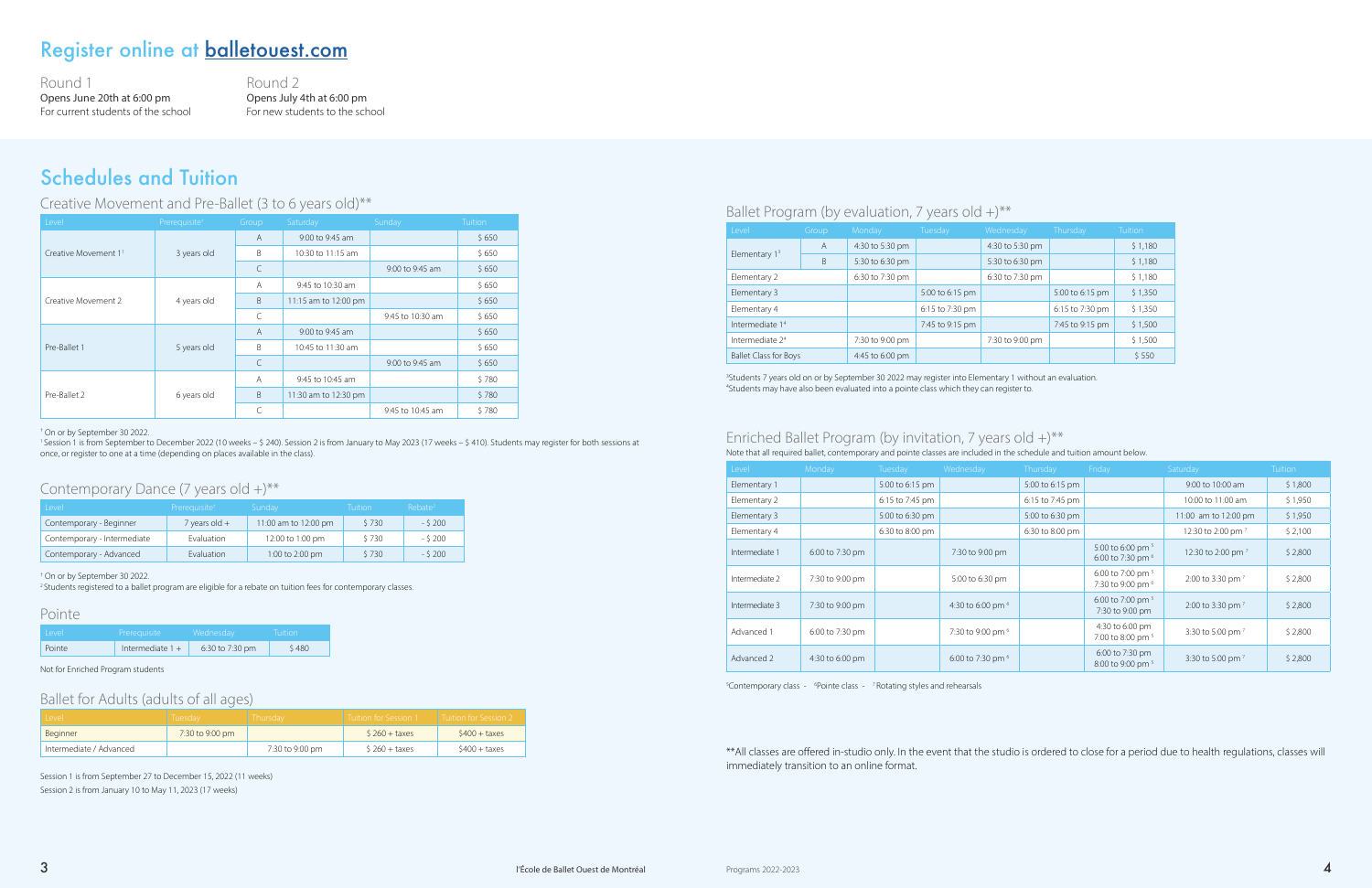## Terms and Conditions

#### Level Placement

The school reserves the right to change any student's level or program at any time during the year, or to remove a student from classes entirely. New students 8 years and older registering to Ballet Programs and dance classes must schedule an evaluation with a teacher at the school (at cost).

#### Payment

You must set up full payments online upon registration, by automatic bank withdrawal or credit card, all in one payment or by the installment plans offered. A minimum deposit of 10% is due upon registration.

#### Installment Options

Option 1 – Pay 10% at the time of registration, pay the balance in 8 equal installments on the 20th of the month (Sep-Apr). A monthly installment fee of 10 \$ is applicable for this installment option.

Option 2 – Pay 10% at the time of registration, pay the balance in 4 equal installments on the 20th of the month. (Sept, Nov, Jan, Mar).

Option 3 – Pay 50% at the time of registration, pay the balance on December 1st.

\*dates indicated may auto-adjust for registrations effectuated after classes begin.

\*\*different installment schedules are available for programs that only last part of the year

#### Fees

Monthly installment fee - 10 \$ fee on registrations paid by a monthly payment plan.

Evaluation – 25 \$/student for a private evaluation to determine level placement in Ballet Programs and dance classes.

#### Refunds

Notice of a dancer's withdrawal from a program must be made in writing (letter or email), and submitted to the school. Refunds will be paid out or the account holder may alternatively request a credit posted to the account for future use.

Withdrawal from a program – Upon receipt of a dancer's notice of withdrawal from a program, the school will stop future payments from being made on the account and reimburse 90% of the value of the remaining number of classes. Note: For Ballet Programs and dance classes, no refunds will be issued after February 1 of the program year.

### Class Cancellation

If a class must be canceled, the school will do its best to schedule a makeup class. However, classes canceled due to inclement weather will not be made up.

In the event that dance studios are ordered to close for a period by a governing authority, classes will immediately transition to an online format for the required period. The replacement online classes will be considered an equivalent service and no refunds or discounts will be given.

## Class Uniforms

#### Girls

#### Creative Movement

Pink short-sleeved cotton leotard (Mondor Style #1635 or #40035) with pink ballet tights and pink ballet shoes. No skirt or tutu. Hair should be neatly tied up.

#### Pre-Ballet

Lilac short-sleeved cotton leotard (Mondor Style #1635 or #40035) with pink ballet tights and pink ballet shoes. No skirt or tutu. Hair should be neatly tied up.

#### Ballet Programs – Elementary levels

Turquoise tank-style leotard (Mondor Style #3505-PR or #3523) with pink ballet tights and pink ballet shoes (or, optionally, tights and shoes that more closely match the dancer's skin colour) . Ballet shoes should be canvas, split sole. Hair must be neatly styled in a bun. No jewelry.

#### Ballet Programs – Intermediate levels

Royal Blue tank-style leotard (Mondor Style #3505-66) with pink ballet tights and pink ballet shoes (or, optionally, tights and shoes that more closely match the dancer's skin colour). Ballet shoes should be canvas, split sole. Pointe shoes and black dance skirts should be brought to every class. Hair must be neatly styled in a bun. No jewelry.

#### Ballet Programs – Advanced levels

Aubergine tank-style leotard (Mondor Style #3505-4E) with pink ballet tights and pink ballet shoes (or, optionally, tights and shoes that more closely match the dancer's skin colour). Ballet shoes should be canvas, split sole. Pointe shoes and black dance skirts should be brought to every class. Hair must be neatly styled in a bun. No jewelry.

#### Contemporary

Black leotard and black leggings with bare feet. Hair must be neatly tied up. No jewelry.

#### Boys

#### Creative Movement and Pre-Ballet

White T-shirt, black shorts or leggings, black ballet shoes with black elastics and black socks.

#### Ballet Programs – Elementary levels

Black T-shirt, black leggings, black ballet shoes with black elastics and black socks.

Ballet Programs – Intermediate and Advanced levels Black T-shirt or men's leotard, black dance tights, black ballet shoes with black elastics.

#### Contemporary

Black T-shirt and black jogging pants with bare feet.

## Stores – Where to find what you need.

Girls uniform leotards for the Ballet Programs, Creative Movement and Pre-Ballet:

#### Wendy's Dance Boutique

295A boul. Saint-Jean, Pointe Claire, QC (514) 695-0285

#### Artiste Claude

4054 boul. Sainte-Rose, Laval, QC (450) 622-4682

Girls leotards for contemporary classes, boys dancewear, tights, ballet shoes, and everything else:

Wendy's Dance Boutique 295A boul. Saint-Jean, Pointe Claire, QC (514) 695-0285

Rossetti's de Montréal 3923 St-Denis, Montreal, QC (514) 842-7337

Danz etc.

920 Jean-Talon Est, Montreal, QC (514) 271-6512

#### Artiste Claude

4054 boul. Sainte-Rose, Laval, QC (450) 622-4682 \*tights and shoes in various skin tones available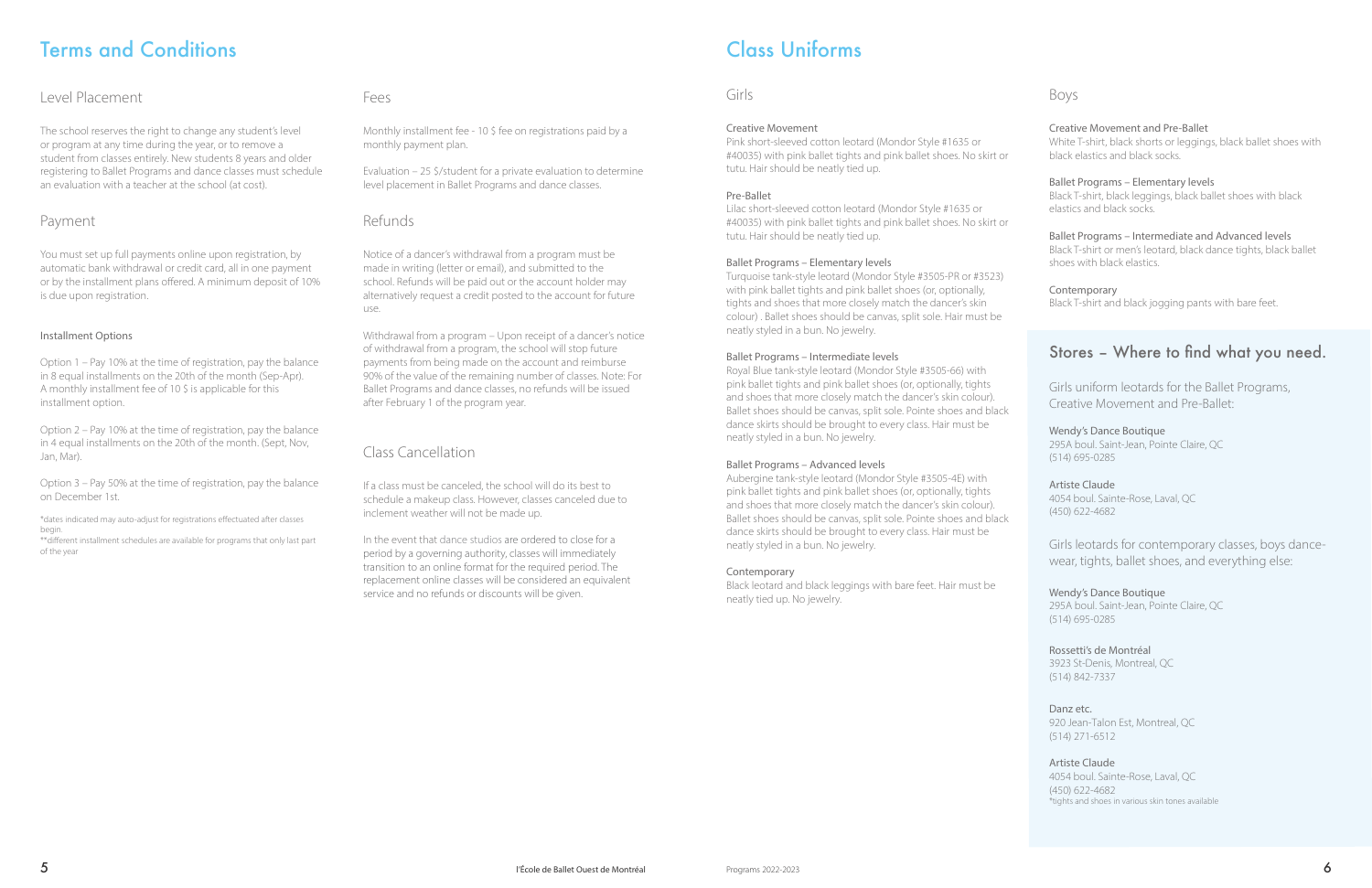## Important Dates

| September 2022    |                    |                    |  |  |  |
|-------------------|--------------------|--------------------|--|--|--|
| September 6 to 22 | Pre-Season Classes | Programs 2022-2023 |  |  |  |
| September 26      | Classes start      | Programs 2022-2023 |  |  |  |

| October 2022    |                |              |
|-----------------|----------------|--------------|
| October 8 to 10 | Studio Closure | Thanksgiving |

| November 2022     |                |                  |  |  |  |
|-------------------|----------------|------------------|--|--|--|
| November 28 to 30 | Studio Closure | Nutcracker Break |  |  |  |

| December 2022     |                |                  |  |  |  |
|-------------------|----------------|------------------|--|--|--|
| December 1 to 4   | Studio Closure | Nutcracker Break |  |  |  |
| December 19 to 31 | Studio Closure | Winter Break     |  |  |  |

| January 2023'  |                |                     |
|----------------|----------------|---------------------|
| January 1 to 6 | Studio Closure | <b>Winter Break</b> |
| January 7      | Classes Resume | Programs 2022-2023  |

No events, regular programming.

| <b>March 2023</b> |                |                     |
|-------------------|----------------|---------------------|
| March 4 to 10     | Studio Closure | March Break         |
|                   |                |                     |
| <b>April 2023</b> |                |                     |
| April 7 to 10     | Studio Closure | <b>Faster Break</b> |

| May 2023     |                                        |                    |
|--------------|----------------------------------------|--------------------|
| May 14       | Last Day of Classes                    | Programs 2022-2023 |
| May 15 to 21 | Theatre Rehearsals and<br>Performances | Programs 2022-2023 |

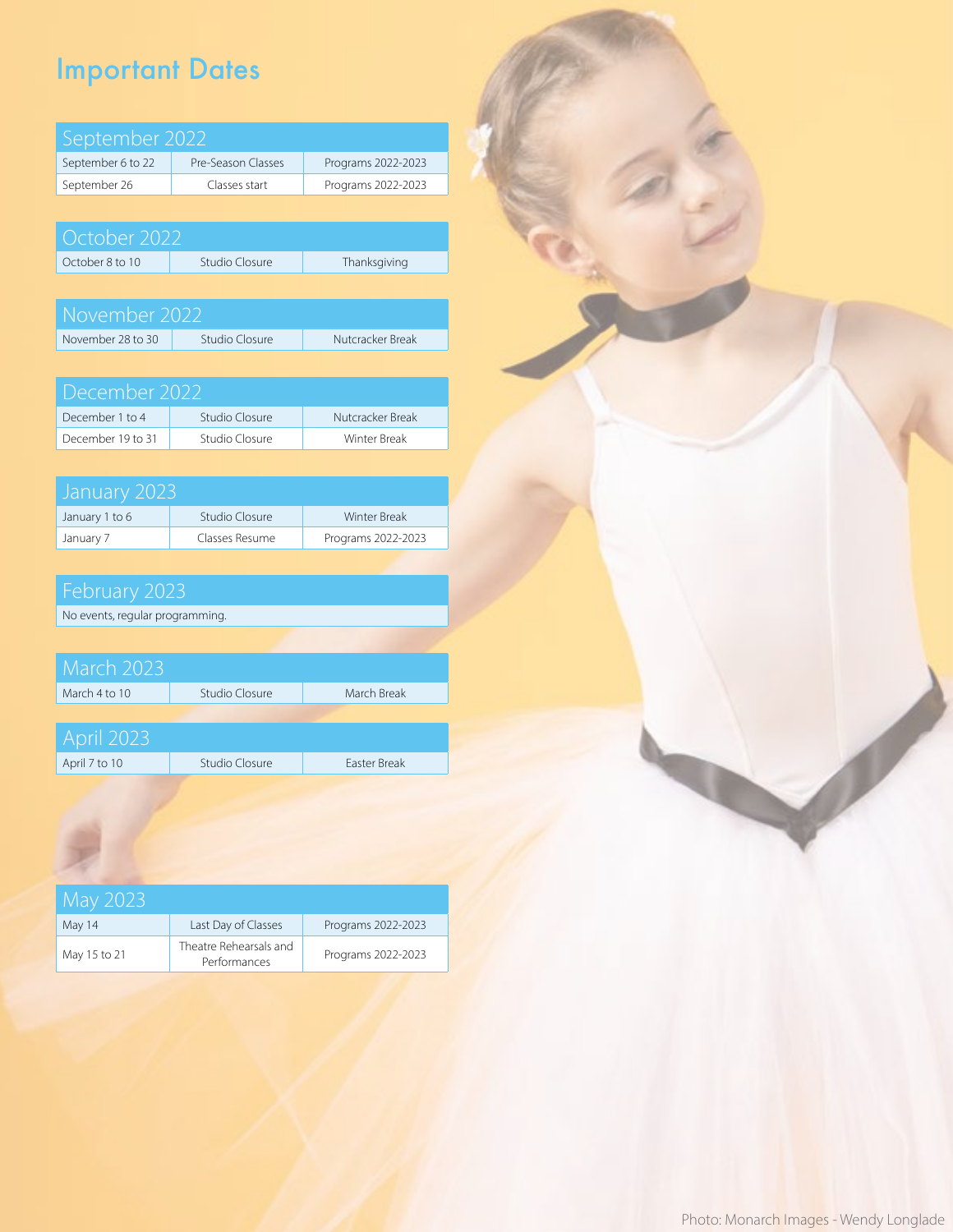

Directeur artistique Claude Caron

# Programmes 2022-2023

La formation professionnelle en ballet pour tous les âges et tous les niveaux

> **Nous partageons notre expertise depuis plus de 15 ans**  avec les étudiants et étudiantes de la danse à Pointe-Claire

> > l'École de Ballet Ouest de Montréal 269 boul. Saint-Jean, studio 218, Pointe-Claire, QC H9R 3J1

Avez-vous des questions? Communiquez avec nous au (514) 783-1245 | [reception@balletouest.com](mailto:reception%40balletouest.com?subject=)

# Inscrivez-vous en ligne à **[balletouest.com](https://balletouest.com/fr/ecole/)**

Photo: Monarch Images - Wendy Longlade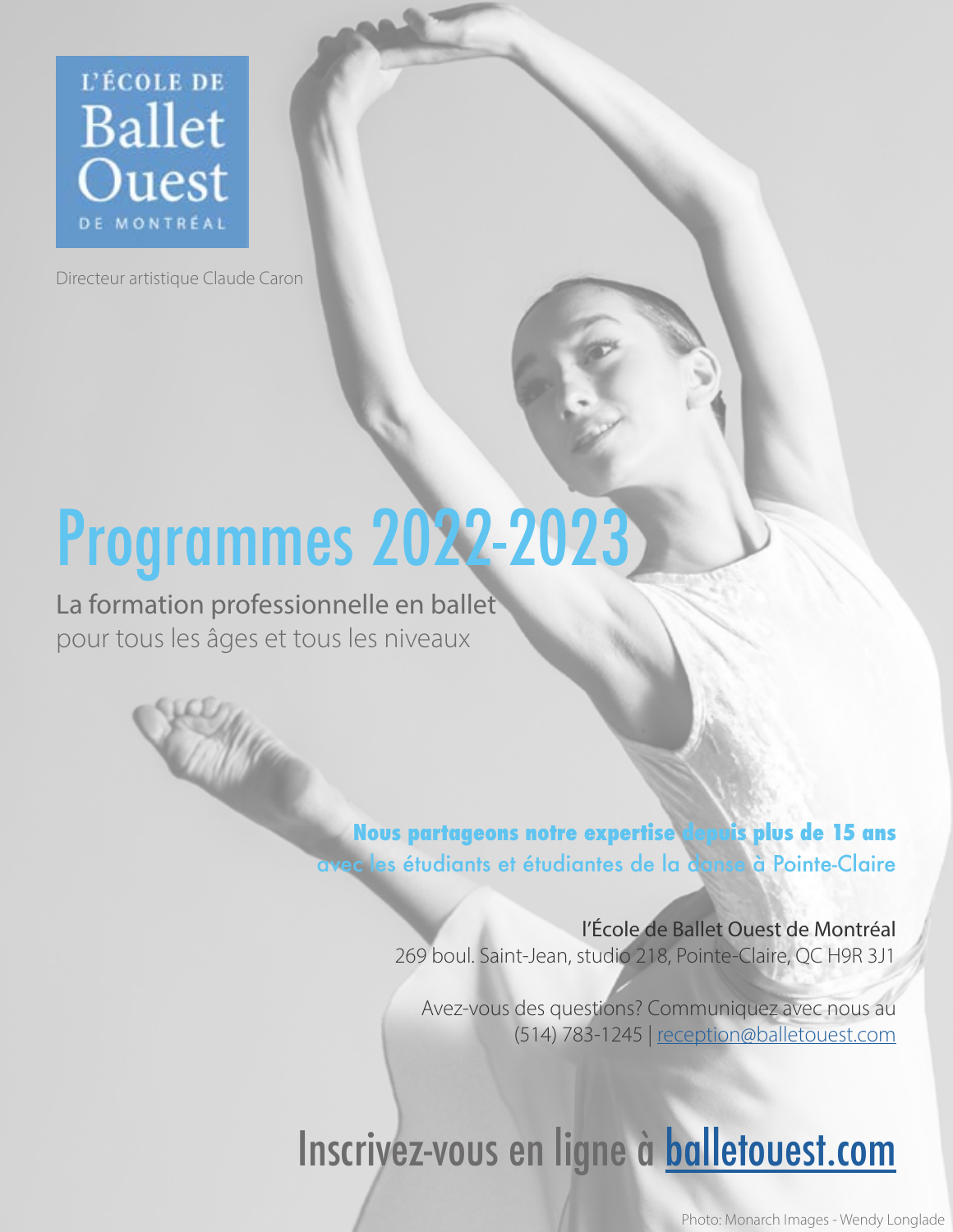#### 3 grands et beaux studios

Nous disposons de trois studios bien aménagés avec des planchers de danse, de grands miroirs, d'immenses fenêtres permettant un éclairage naturel, deux loges pour les élèves et un atelier de costumes.

#### Des enseignants expérimentés

Nos enseignants et enseignantes ont tous eu de l'expérience de l'enseignement et sur scène et sont hautement qualifiés pour guider les jeunes danseurs et danseuses à travers notre processus pédagogique et pour inspirer leur développement en tant qu'artistes .

#### Classes par niveau

Pour la plupart de nos classes, les élèves sont groupés par niveau et non par âge. Cela permet aux enseignants d'offrir une formation efficace et aux étudiant(e)s d'avancer ensemble. Une évaluation est de rigueur pour les nouveaux et nouvelles élèves âgés de 8 ans et plus (sauf pour quelques cas d'exception) avant qu'une classe ne leur soit attribuée.

Les étudiant(e)s sont suivi(e)s étroitement, et leur progrès est évalué régulièrement. Pour nous assurer que chaque élève suit les cours les plus appropriés à sa progression, nous n'hésitons pas à modifier son niveau pendant l'année scolaire.

#### Évaluations

Au printemps de chaque année, les élèves de 6 ans et plus sont évalués formellement par leurs enseignant(e)s et par le directeur artistique de l'École. Une évaluation écrite accompagne son placement de niveau pour l'année suivante.

#### Démonstrations en classe

Au printemps de chaque année, les parents sont invités à assister à une classe régulière. Ils peuvent ainsi apprécier tous les efforts que leurs enfants ont faits pendant l'année.

### Spectacle de fin d'année

Tous nos élèves participent à un spectacle exceptionnel à la fin de l'année, un ballet de contes, mettant en vedette tout ce qui a été appris durant l'année.

Les élèves de chaque classe deviennent des personnages de ces contes, dansant ensemble sur scène à côté de quelques solistes. Des projections multimédia, une musique ensorcelante, et des costumes vifs font revivre ces contes pour éblouir les parents et les proches! Les costumes pour le spectacle de fin d'année sont fournis gratuitement par Ballet Ouest, vous n'avez donc pas besoin de payer un supplément!

#### Répétitions et Spectacles au théâtre

le 15 au 21 mai, 2023

#### Autres occasions de briller sur scène

#### L'équipe de compétition

Auditions à déterminer

#### Casse-Noisette - Ballet Ouest de Montréal

Les auditions pour les roles d'enfants auront lieu en septembre 2022 (à déterminer).

#### Démo du Programme enrichi et de l'équipe de compétition le 19 mars 2023

#### Bénévolat

La réussite des spectacles et évènements de l'École repose sur le talent, l'énergie et l'appui inépuisables de nos parents. Venezvous joindre à nous!

#### Mérites et Bourses

La bourse Marie St-Amour, la bourse Guy Mehuys et la bourse Christine Mastroianni – décernées aux élèves les plus dévoués et les plus travailleurs.



Bienvenue à l'École. Notre mission est d'offrir aux jeunes danseurs et danseuses une formation de qualité supérieure, tout en encourageant leur développement artistique au sein d'une atmosphère positive.



#### Claude Caron, Directeur artistique

Depuis plus de quarante ans, M. Caron œuvre dans le milieu de la danse professionnelle. Il entreprend sa carrière de danseur au Cleveland Ballet, après avoir été formé à Montréal. Par la suite, il se joint à l'Alberta Ballet ou il est nommé danseur principal de 1982 à 1989 et danse un répertoire classique et néo-classique.

Artiste invité dans plusieurs évènements internationaux, il se distingue pour ses qualités de partenaire et ses interprétations de rôles de caractère. De 1989 à 1991, il poursuit comme danseur principal, cette fois-ci aux Grands Ballets Canadiens de Montréal. Il y travaille en collaboration avec des chorégraphes tels Brian McDonald, Brydon Paige, ou encore Lar Lubovitch et David Brinkley, ce qui lui permet d'élargir son répertoire et le pousse artistiquement. Ensuite, il danse dans plusieurs productions de Ballet Ouest de Montréal, telles Casse-Noisette et la Belle au bois dormant.

Il se tourne alors vers la formation et enseigne à l'École supérieure de danse du Québec pendant sept ans. Pendant cette période, il obtient un certificat français d'enseignement de la danse classique (DE). Simultanément, il devient répétiteur pour le Jeune Ballet du Québec. En 2002, il agit à titre de directeur artistique lors de la tournée de Ballet Ouest au Costa Rica.

En 2010, M. Caron devient directeur artistique de Ballet Ouest de Montréal et de l'École de Ballet Ouest de Montréal. Sa nouvelle version de Casse-Noisette voit le jour en décembre 2013, et il crée plusieurs productions originales pour l'École, dont Oz, Alice, Pan et Maléfique. Parmi ses récentes œuvres figurent Couples, Pinocchio, Ella et La valse des invalides. En 2018 M. Caron a été invité par le Cirque du Soleil pour faire la chorégraphie du numéro « Daydreaming » pour la production Volta.

Ballet Ouest de Montréal est un organisme sans but lucratif, géré par un conseil constitué de bénévoles.

Ballet Ouest de Montréal est une compagnie professionnelle de ballet sans but lucratif, fondée en 1984. Au cours des derniers 38 ans, ses productions ont emballé plus de 300 000 spectateurs au Québec, en Ontario et ailleurs. Afin de partager davantage sa mission et son expertise avec la communauté, la compagnie a ouvert en 2006 l'École de Ballet Ouest de Montréal, sous la direction de Claude Caron, directeur artistique, de Elaina Colbeck, directrice générale, et du conseil d'administration.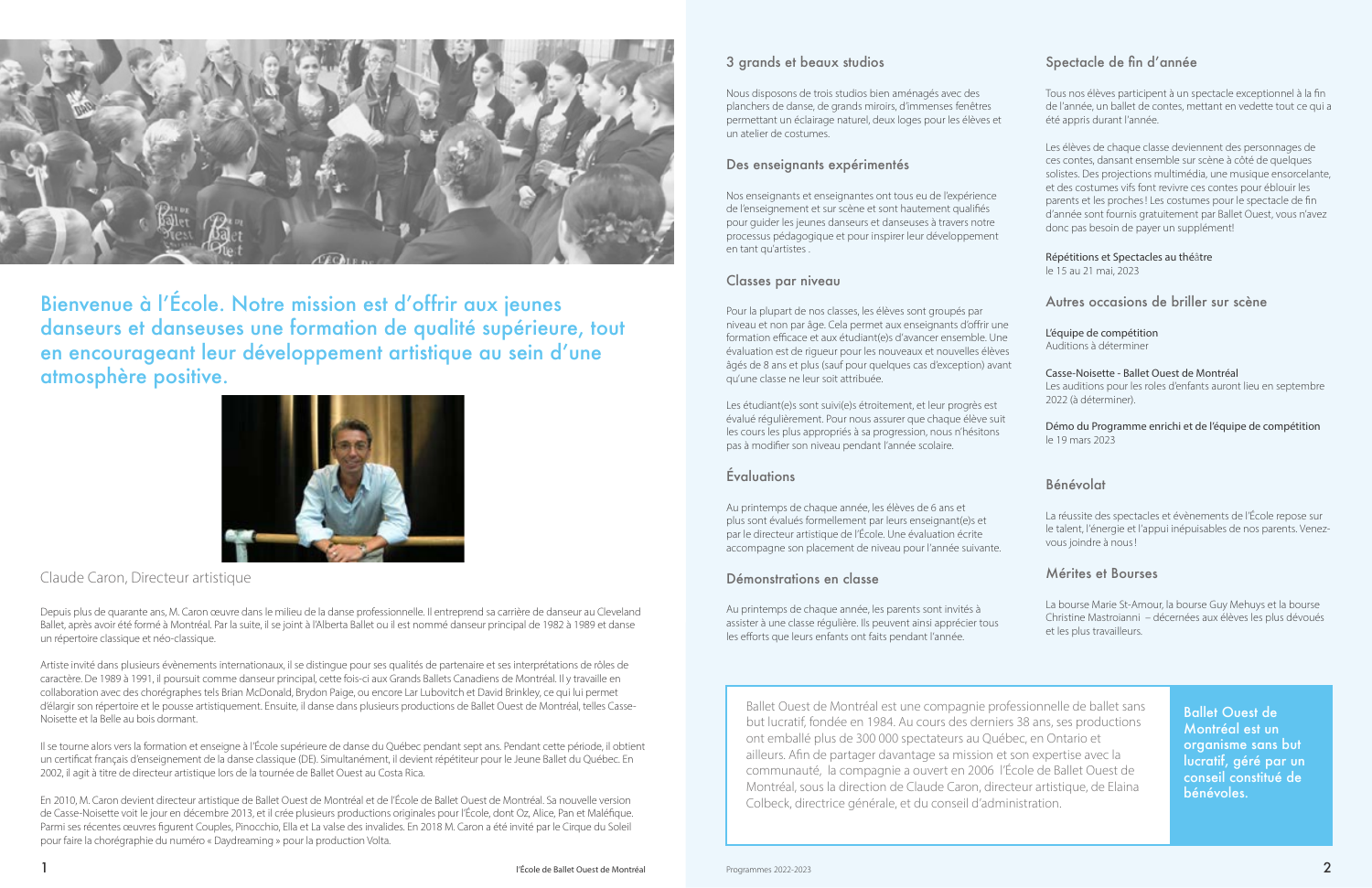### Programme de ballet (sur évaluation, 7 ans +)\*\*

| $\overline{\phantom{0}}$<br>Niveau | Groupe         | lundi             | mardi             | mercredi          | jeudi             | Prix       |
|------------------------------------|----------------|-------------------|-------------------|-------------------|-------------------|------------|
|                                    | $\overline{A}$ | 16 h 30 à 17 h 30 |                   | 16 h 30 à 17 h 30 |                   | 1 180 \$   |
| Élémentaire $13$                   | B              | 17 h 30 à 18 h 30 |                   | 17 h 30 à 18 h 30 |                   | 1 1 8 0 \$ |
| Élémentaire 2                      |                | 18 h 30 à 19 h 30 |                   | 18 h 30 à 19 h 30 |                   | 1 1 8 0 \$ |
| Élémentaire 3                      |                |                   | 17 h à 18 h 15    |                   | 17 h à 18 h 15    | 1 350 \$   |
| Élémentaire 4                      |                |                   | 18 h 15 à 19 h 30 |                   | 18 h 15 à 19 h 30 | 1 350 \$   |
| Intermédiaire 14                   |                |                   | 19 h 45 à 21 h 15 |                   | 19 h 45 à 21 h 15 | 1500\$     |
| Intermédiaire 2 <sup>4</sup>       |                | 19h 30 à 21 h     |                   | 19h 30 à 21 h     |                   | 1500\$     |
| Classe de ballet pour garcons      |                | 16 h 45 à 18 h    |                   |                   |                   | 550\$      |

<sup>3</sup> Les élèves qui ont 7 ans dès ou avant le 30 septembre 2022 peuvent s'inscrire au niveau Élémentaire 1 sans évaluation. 4 Les élèves qui ont été évalué pour une classe de pointe peuvent s'y inscrire également.

#### Programme de ballet enrichi (sur invitation, 7 ans +)\*\*

Notez que les classes de ballet, de danse contemporaine et de pointe exigées sont incluses dans les horaires et frais ci-dessous.

| <b>Niveau</b>   | lundi          | mardi             | mercredi                    | jeudi             | vendredi                                                 | samedi                      | Prix           |
|-----------------|----------------|-------------------|-----------------------------|-------------------|----------------------------------------------------------|-----------------------------|----------------|
| Élémentaire 1   |                | 17 h à 18 h 15    |                             | 17 h à 18 h 15    |                                                          | $9h$ à $10h$                | 1800\$         |
| Élémentaire 2   |                | 18 h 15 à 19 h 45 |                             | 18 h 15 à 19 h 45 |                                                          | $10h$ à 11 h                | 1950\$         |
| Élémentaire 3   |                | 17 h à 18 h 30    |                             | 17 h à 18 h 30    |                                                          | $11h$ à 12 $h$              | 1950\$         |
| Élémentaire 4   |                | 18 h 30 à 20 h    |                             | 18 h 30 à 20 h    |                                                          | 12h30a14h7                  | $2100\sqrt{5}$ |
| Intermédiaire 1 | 18 h à 19 h 30 |                   | 19 h 30 à 21 h              |                   | $17h$ à 18 h <sup>5</sup><br>18 h à 19 h 30 <sup>6</sup> | 12 h 30 à 14 h $^7$         | 2800\$         |
| Intermédiaire 2 | 19h 30 à 21 h  |                   | 17 h à 18 h 30              |                   | $18h$ à $19h$ <sup>5</sup><br>19 h 30 à 21 h 6           | 14 h à 15 h 30 <sup>7</sup> | $2800\sqrt{2}$ |
| Intermédiaire 3 | 19h 30 à 21 h  |                   | 16 h 30 à 18 h 6            |                   | $18h$ à $19h$ <sup>5</sup><br>19 h 30 à 21 h             | 14 h à 15 h 30 <sup>7</sup> | 2800\$         |
| Avancé 1        | 18 h à 19 h 30 |                   | 19 h 30 à 21 h 6            |                   | 16 h 30 à 18 h<br>$19h$ à 20 h <sup>5</sup>              | 15 h 30 à 17 h 7            | $2800\sqrt{2}$ |
| Avancé 2        | 16 h 30 à 18 h |                   | 18 h à 19 h 30 <sup>6</sup> |                   | 18 h à 19 h 30<br>$20 h$ à 21 h <sup>5</sup>             | 15 h 30 à 17 h 7            | 2800\$         |
|                 |                |                   |                             |                   |                                                          |                             |                |

<sup>5</sup> Classe de danse contemporaine / <sup>6</sup> Classe de pointe /<sup>7</sup> Styles variés et répétitions

\*\*Si l'autorité de la santé publique ordonne la fermeture du studio, les cours seront immédiatement transférés en ligne pour cette période.

## Horaires et prix

#### Mouvement créatif et Pré-Ballet (3 à 6 ans)\*\*

| Niveau                           | Prérequis <sup>+</sup> | Groupe         | samedi            | dimanche        | Prix             |
|----------------------------------|------------------------|----------------|-------------------|-----------------|------------------|
|                                  |                        | $\overline{A}$ | 9hà9h45           |                 | 650 <sup>5</sup> |
| Mouvement créatif 1 <sup>1</sup> | 3 ans                  | B              | 10 h 30 à 11 h 15 |                 | 650\$            |
|                                  |                        | C              |                   | 9hà9h45         | 650\$            |
|                                  |                        | $\overline{A}$ | 9h 45 à 10 h 30   |                 | 650\$            |
| Mouvement créatif 2              | 4 ans                  | B              | $11h15$ à $12h$   |                 | 650 <sup>5</sup> |
|                                  |                        | C              |                   | 9h 45 à 10 h 30 | 650\$            |
|                                  |                        | $\overline{A}$ | 9hà9h45           |                 | 650\$            |
| Pré-ballet 1                     | 5 ans                  | B              | 10 h 45 à 11 h 30 |                 | 650\$            |
|                                  |                        | $\subset$      |                   | 9hà9h45         | 650\$            |
|                                  |                        | A              | 9h 45 à 10 h 45   |                 | 780\$            |
| Pré-ballet 2                     | 6 ans                  | B              | 11 h 30 à 12 h 30 |                 | 780\$            |
|                                  |                        | C              |                   | 9h 45 à 10 h 45 | 780\$            |

† Dès ou avant le 30 septembre 2022

1 La première session aura lieu de septembre à décembre 2022 (10 semaines – 240 \$). La deuxième session aura lieu de janvier à mai 2023 (17 semaines – 410 \$). Les étudiants peuvent s'inscrire pour les deux sessions au début de l'année, ou s'inscrire à une session à la fois (s'il reste des places).

#### Danse contemporaine  $(7 \text{ ans } +)^{**}$

| - Niveau -                          | Prérequis <sup>t</sup> | dimanche      | prix   | rabais <sup>2</sup> |
|-------------------------------------|------------------------|---------------|--------|---------------------|
| Danse contemporaine - débutant      | 7 ans +                | $11h$ à $12h$ | 730 \$ | $-200\,\text{S}$    |
| Danse contemporaine - intermédiaire | évaluation             | $12h$ à $13h$ | 730 \$ | $-200S$             |
| Danse contemporaine - avancé        | évaluation             | 13 h à 14 h   | 730 \$ | $-2005$             |

† Dès ou avant le 30 septembre 2022

<sup>2</sup> Les élèves inscrits à un programme de ballet ont droit à un rabais sur les frais des cours de danse contemporaine.

#### Pointe

| Niveau. | Préreguis           | mercredi          |       |
|---------|---------------------|-------------------|-------|
| Pointe  | Intermédiaire $1 +$ | 18 h 30 à 19 h 30 | 480 S |

Ne s'applique pas aux élèves du Programme enrichi

#### Ballet pour adultes (tous âges)

| Niveau                              | mardi          | lieudi <sup>.</sup> | Frais pour la Session 1   Frais pour la Session 2 |                |
|-------------------------------------|----------------|---------------------|---------------------------------------------------|----------------|
| Débutant                            | $19h30$ à 21 h |                     | $$260 + \text{taxes}$                             | $$400 + taxes$ |
| <sup>1</sup> Intermédiaire / Avancé |                | 19h30a31h           | $$260 + taxes$                                    | $$400 + taxes$ |

La première session aura lieu du 27 septembre au 15 décembre 2022 ( 11 semaines)

La deuxième session aura lieu du 10 janvier au 11 mai, 2023 ( 17 semaines)

## Inscrivez-vous en ligne au [balletouest.com](https://balletouest.com/fr/ecole/)

Le premier tour commence le 20 juin à 18 h, pour les élèves actuels de l'École Le deuxième tour commence le 4 juillet à 18 h, pour les nouveaux élèves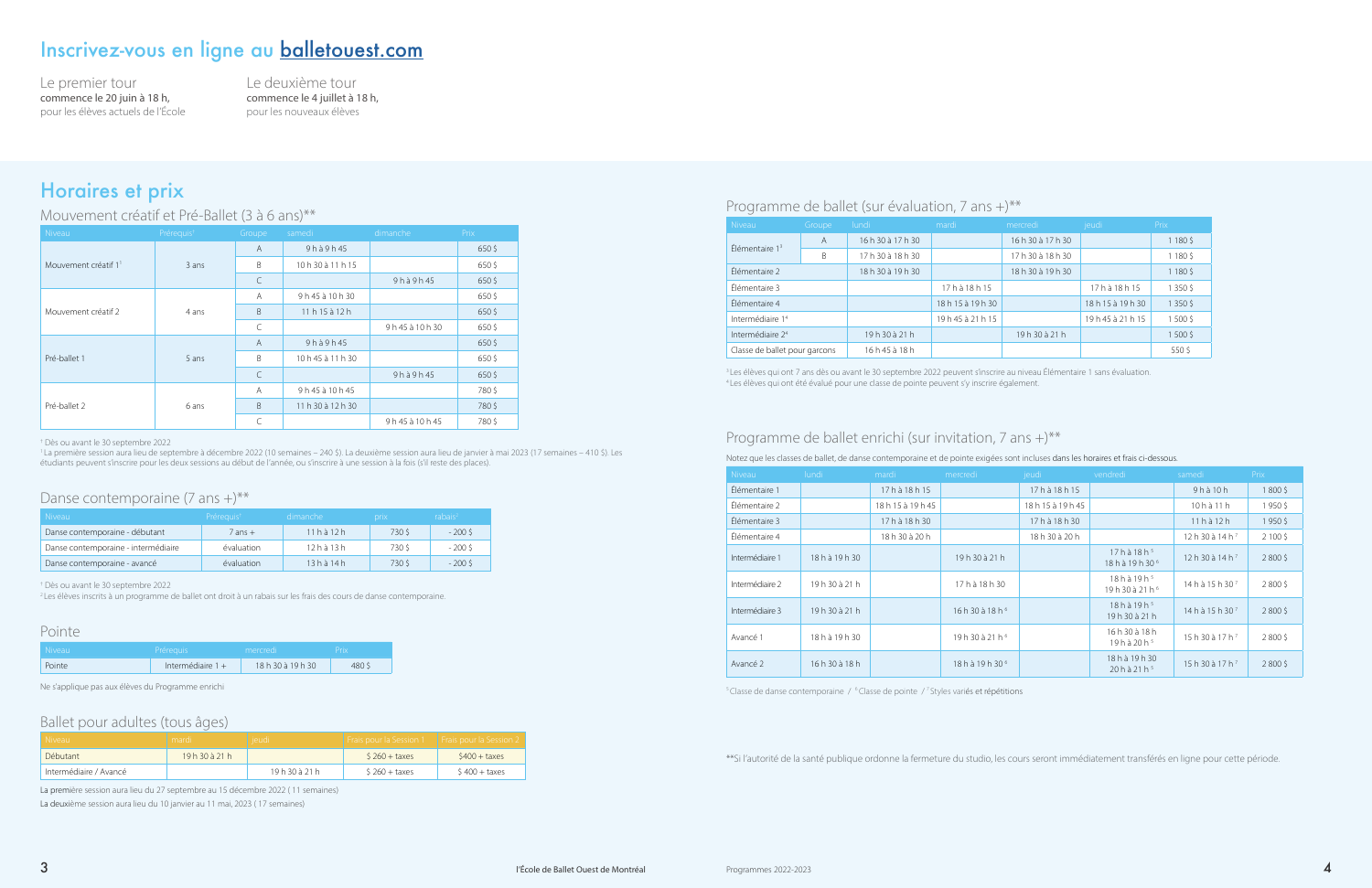## Modalités et conditions

#### Niveaux

L'école se réserve le droit de changer le niveau ou le programme d'un(e) élève en tout temps pendant l'année, ou bien de retirer un(e) élève des classes. Les nouveaux/nouvelles élèves âgé(e)s de 8 ans et plus qui s'inscrivent aux programmes de ballet et aux cours de danse doivent prendre rendez-vous pour se faire évaluer par un professeur de l'école.

#### Paiement

Vous devez payer en ligne, par virement bancaire ou carte de crédit, en un seul versement ou par l'horaire de versements établi. Un dépot d'au moins 10% est requis au moment de l'inscription.

#### Versements périodiques

Option 1 – payez 10 % au moment de l'inscription et le solde en 8 versements égaux le 20e jour de chaque mois (septembre à avril). Des frais de versements mensuels de 10 \$ sont applicables pour cette option.

Option 2 – payez 10 % au moment de l'inscription et le solde en 4 versements égaux le 20e jour des mois suivants (septembre, novembre, janvier et mars).

Option 3 – payez 50 % au moment de l'inscription et le solde le 1er décembre.

\* Les dates indiquées peuvent être ajustées automatiquement pour les inscriptions effectuées après le début des cours. \*\*différents versement sont disponibles pour les programmes qui ne durent qu'une partie de l'année

#### Les frais

Frais de versements mensuels - Frais de 10 \$ pour chaque plan de paiement avec des versements mensuels.

Évaluation – 25 \$/élève pour une évaluation privée afin de déterminer le niveau approprié pour les programmes de ballet et les cours de danse.

#### Remboursements

Si un(e) élève se retire d'une programme, il faudra aviser l'école par écrit (par lettre ou par courriel). L'école remboursera les frais ou, alternativement, le propriétaire du compte peut demander qu'un crédit soit porté à son compte, lequel servira pour une inscription ultérieure.

Dans le cas de retrait d'un programme, à la réception de l'avis de retrait, l'école cessera tout retrait de fonds et remboursera 90 % de la valeur des classes restantes; notez qu'aucun remboursement ne sera fait après le 1er février de l'année courante pour les programmes de ballet et les cours de danse.

#### Annulation de classes

Si un cours doit être annulé, l'école fera de son mieux pour prévoir une classe pour la remplacer. Toutefois, les cours annulés pour cause de mauvais temps ne seront pas repris.

Si une autorité gouvernementale ordonne la fermeture des studios de danse pendant une certaine période, les cours seront immédiatement transférés vers un format en ligne pour la période requise. Les classes de remplacement en ligne seront considérées comme un service équivalent et aucun remboursement ou rabais ne sera accordé.

## Uniformes

#### Pour les filles

#### Mouvement créatif

Maillot rose à manches courtes (Mondor Style #1635 ou #40035) en coton avec collants roses et chaussons roses. Aucune jupe ou tutu. Les cheveux attachés.

#### Pré-ballet

Maillot violet à manches courtes (Mondor Style #1635 ou #40035) avec collants roses et chaussons roses. Aucune jupe ou tutu. Les cheveux attachés.

#### Programmes de ballet – niveaux élémentaires

Maillot turquoise sans manches (Mondor Style #3505-PR ou #3523) avec collant rose et chaussons roses en canevas à semelle séparée (ou, à votre discrétion, des collants et des chaussures dont la couleur correspond mieux à celle de la peau de la danseuse). Les cheveux coiffés en chignon. Aucun bijou.

#### Programmes de ballet – niveaux intermédiaires

Maillot bleu royal sans manches (Mondor Style #3505-66) avec collants roses et chaussons roses en canevas à semelle séparée (ou, à votre discrétion, des collants et des chaussures dont la couleur correspond mieux à celle de la peau de la danseuse). Apporter les pointes et une jupe de danse noir à chaque classe. Les cheveux coiffés en chignon. Aucun bijou.

#### Programmes de ballet – niveaux avancés

Maillot aubergine sans manches (Mondor Style #3505-4E) avec collant rose et chaussons roses en canevas à semelle séparée (ou, à votre discrétion, des collants et des chaussures dont la couleur correspond mieux à celle de la peau de la danseuse). Apporter les pointes et une jupe de danse noir à chaque classe. Les cheveux coiffés en chignon. Aucun bijou.

#### Danse contemporaine

Maillot noir et leggings noir, pieds nus. Les cheveux attachés. Aucun bijou.

## Pour les garçons

#### Mouvement créatif et Pré-ballet

T-shirt blanc, shorts ou leggings noirs, chaussons de ballet noir avec des élastiques noirs, chaussettes noires.

#### Programmes de ballet – niveaux élémentaires

T-shirt noir, leggings noirs, chaussons de ballet noirs avec des élastiques noirs et chaussettes noires.

#### Programmes de ballet – niveaux intermédiaires et avancés

T-shirt ou maillot d'homme noir, collant noir, chaussons de ballet noirs avec des élastiques noirs.

#### Danse contemporaine

T-shirt noir et pantalons de sport (sans logo) ou maillot d'homme noir, pieds nus.

#### Les magasins – pour vous procurer tout ce qu'il vous faut.

Les maillots pour filles pour les Programmes de ballet, Mouvement créatif et Pré-ballet:

#### Wendy's Dance Boutique

295A boul. Saint-Jean, Pointe Claire, QC (514) 695-0285

#### Artiste Claude

4054 boul. Sainte-Rose, Laval, QC (450) 622-4682

Les maillots pour filles pour les classes de danse contemporaine, les vêtements pour garçons, les collants, les chaussons, et tout le reste :

#### Wendy's Dance Boutique

295A boul. Saint-Jean, Pointe Claire, QC (514) 695-0285

#### Rossetti's de Montréal

3923 St-Denis, Montreal, QC (514) 842-7337

#### Danz etc.

920 Jean-Talon Est, Montreal, QC (514) 271-6512

#### Artiste Claude

4054 boul. Sainte-Rose, Laval, QC (450) 622-4682 \*collants et chaussures disponibles dans différents tons de peau

Programmes 2022-2023  $\bullet$